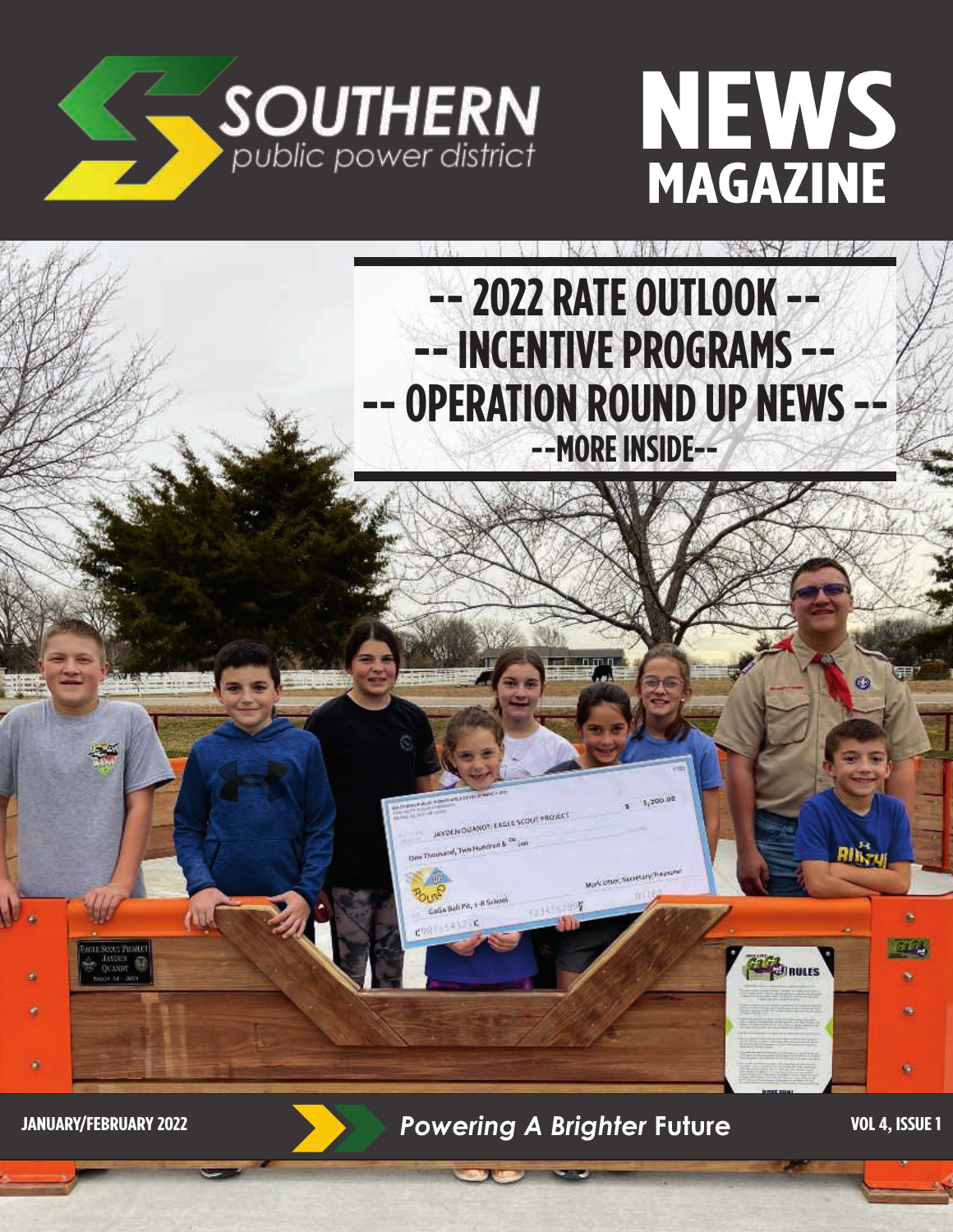

#### **SPPD News Magazine (USPS23530) is published bimonthly by:**

Southern Public Power District 4550 West Husker Highway PO Box 1687 Grand Island, NE 68802-1687 email: ldoose@southernpd.net

Subscription Rates: \$1.00/issue

Non Profit Periodical Postage paid at Grand Island, NE

#### **POSTMASTER:**

**Send Address changes to:** SPPD News Magazine P.O. Box 1687 Grand Island, NE 68802 ldoose@southernpd.net

#### **BOARD OF DIRECTORS:**

Arlon Jacobitz, Chairman Dana Meyer, Vice-Chairman Wayne Anderbery, Secretary Kevin Choquette, Treasurer Larry Benson Rick Bergman Marvin Fishler Lee Grove Neal Katzberg Robert Kieborz Dean Klute Joel Kuehn Mike Lowry Kevan Reeson

**PRESIDENT/CEO:**  Neal F. Niedfeldt

**ON THE WEB AT:** www.southernpd.com

#### **FOLLOW US HERE:**



Comments or questions: LeAnne Doose Public Relations Manager ldoose@southernpd.net

## **District NEWS**

### **VALDEZ JOINS CUSTOMER SERVICES STAFF**

We are thrilled to announce the addition of Ayatzini Valdez to our team at Southern Public Power District. She began her service to the District on November 8, 2021 as a Customer Services Representative, and has already done a great job serving our customers. Please join us in welcoming her to SPPD! **AYATZINI VALDEZ**



### **LINEWORKER SCHOLARSHIP APPLICATIONS DUE APRIL 1ST**

The deadline for SPPD's Lineworker Scholarship Program is fast approaching. All applications must be received no later than April 1, 2022. This program offers scholarships to high school students attending an accredited utility line study program. Scholarships amount to \$1,000 for students pursuing a one-year program, or \$2,000 for those attending a two-year program. Applicants must reside in Adams, Franklin, Hall, Hamilton, Kearney, Merrick or Phelps Counties.

To learn more about our scholarship program, please contact Brad Kool at Southern Public Power District.

### **JUST FOR FUN!**

In every edition of your *Customer News Magazine*, we provide you with information to help you receive the best value possible from your electrical service with SPPD.

Starting with this edition, we are adding a "Just For Fun" feature for our readers, and you will want to keep your eyes on your magazine EVERY MONTH!

Meter numbers are important information within our customers' accounts. When you call to report an outage, it is helpful if you are able to find your meter number quickly, so we can efficiently identify your service location.

We are offering \$10 to the ten SPPD meter numbers listed below. You can find your meter number on the face of your meter, or listed in your billing statement. If you see your meter number listed below, contact our Customer Services Department at 800-579-3019.

| 135450410 | 141028062 | 135450465 | 141024311 | 147732706 |
|-----------|-----------|-----------|-----------|-----------|
| 141022320 | 135450863 | 141028658 | 135448700 | 135449484 |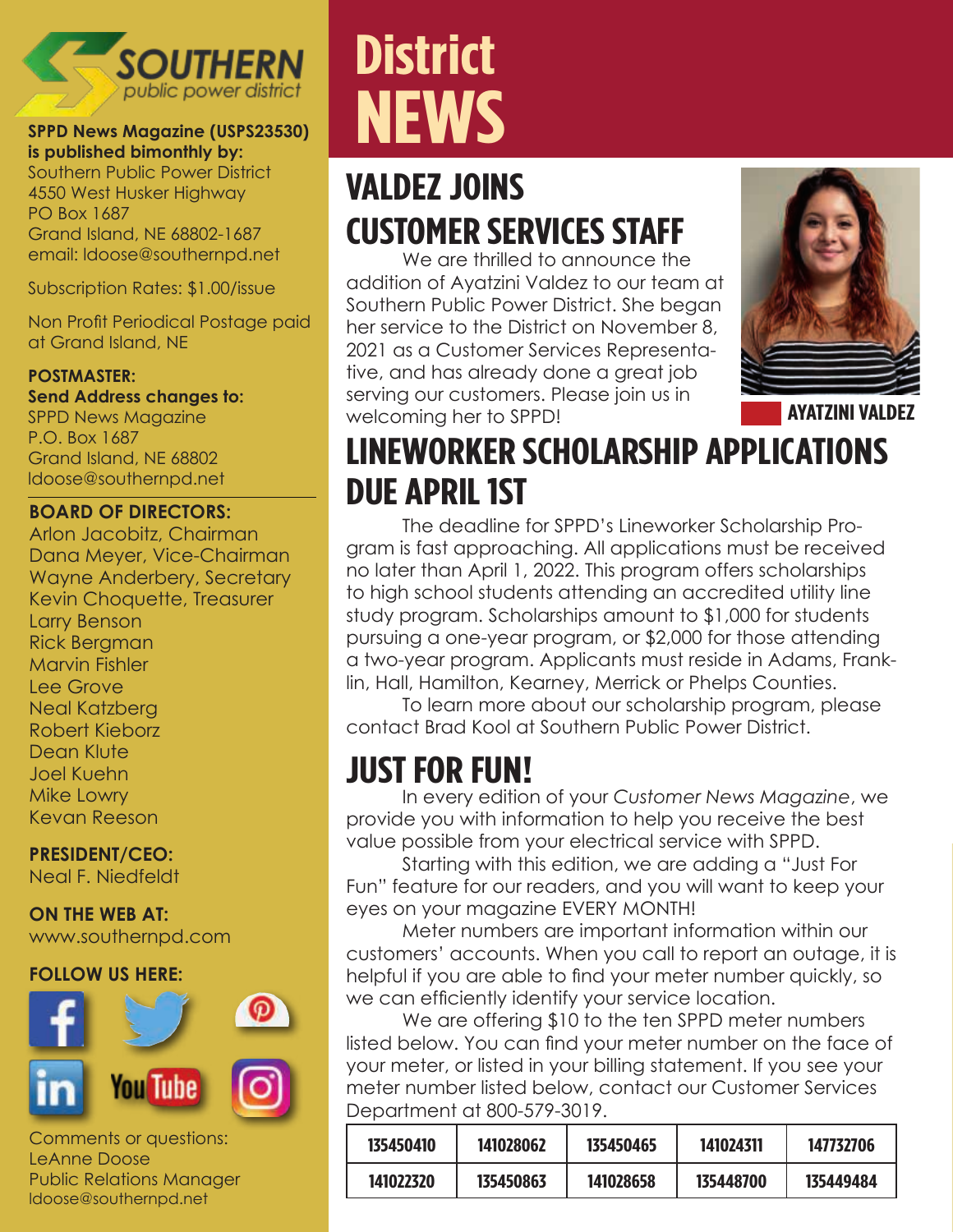# **2022 RATE OUTLOOK**

### **OVERALL RATES TO DECREASE IN 2022**

We all feel the pressure of rising costs for goods and services. At SPPD, we are proud to note that our rates are not following the trends of rising costs and inflation. This chart depicts the course that rates would have taken according to the Consumer Price Index (CPI), and compares the actual track of our residential



rates from 2010 to today. As shown, we maintained steady rates from 2013-2017, and have experienced decreases that will continue in 2022.

As stated in our mission statement, we are proud to safely provide you, our customers, with highly reliable and competitively priced electricity, as well as superior customer service and innovative energy solutions. Going forward, we will continue to work hard to deliver the exceptional value and service you have come to expect from Southern Public Power District.

### **KEY FACTS ABOUT YOUR 2022 RATES**

The Customer Charge will remain unchanged at **\$24 per month** for residential and commercial customers.

*The customer charge accounts for the cost to provide minimum services. This includes the cost for a pole, transformer, meter, and some customer service and billing expenses.*

The Energy Charge applied to your bill accounts for the total amount of energy used during the billing period.

Across all rate classes, the overall **rate reduction** for energy charges will amount to **0.94%.**

#### **CUSTOMER CHARGE ENERGY CHARGE PRODUCTION COST ADJUSTMENT**

The Production Cost Adjustment (PCA) will continue through February 2023. The **credit** applied to each bill amounts to **\$0.00229 per kWh**.

*The PCA is a credit that passes on excess margins produced by NPPD, our wholesale electric provider.*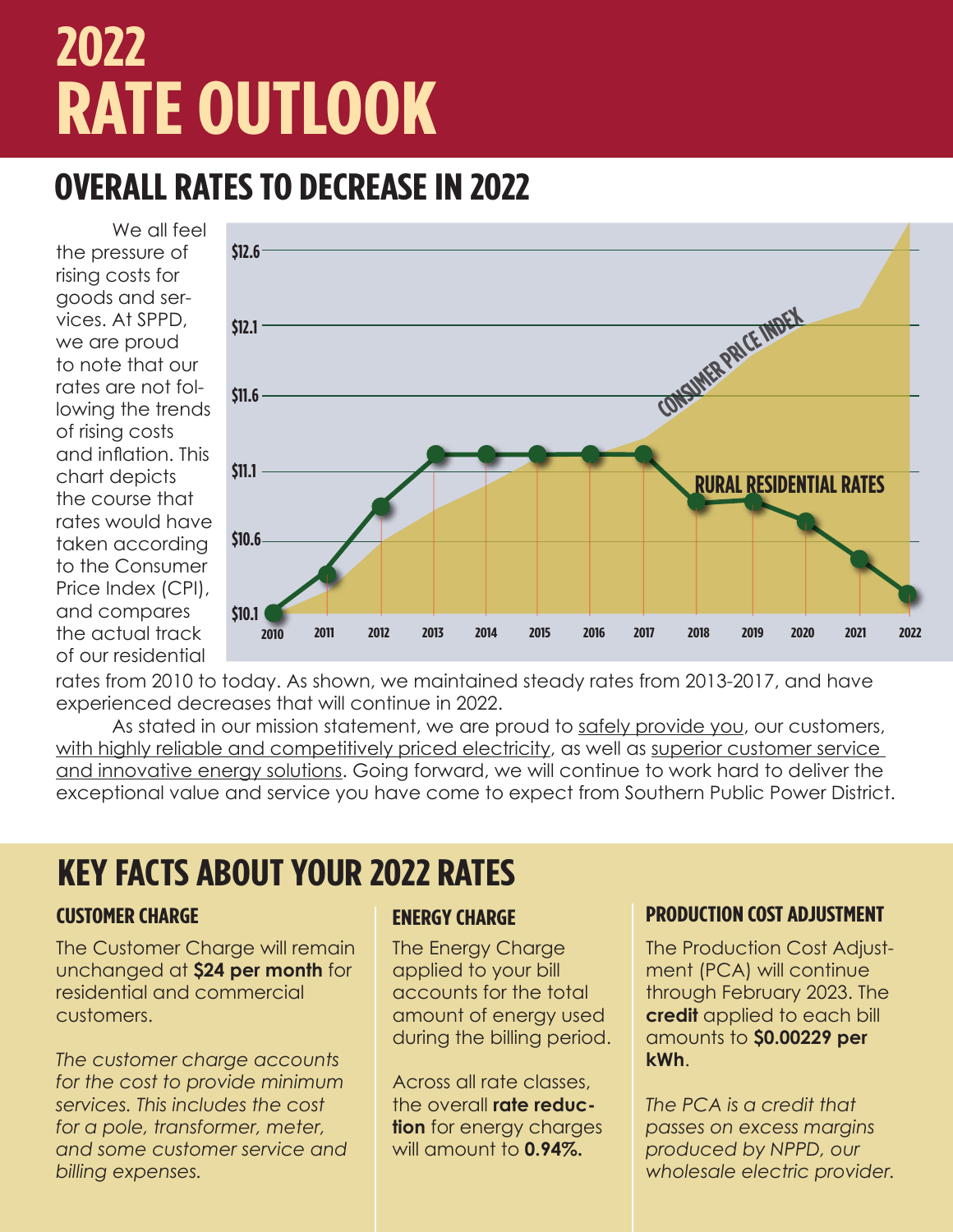# **Energy Efficiency REBATES & INCENTIVES**

### **FOR RESIDENTIAL CUSTOMERS**

SPPD offers a number of rebates and incentive programs to help our residential customers offset the costs associated with energy efficiency improvements.

| <b>MARATHON WATER HEATER</b><br>This program is offered to<br>customers with an exist-<br>ing electric or fossil-fueled<br>water heater, and also<br>available for new home<br>construction. The following<br>sizes are available:<br><b>CONVERSION FROM NATURAL GAS OR</b><br><b>PROPANE &amp; NEW HOME CONSTRUCTION</b><br>50-Gallon: \$585<br>$\bullet$<br>85-Gallon: \$440*<br>$\bullet$<br><b>EXISTING ELECTRIC WATER HEATER</b><br>50-Gallon: \$790<br>$\bullet$<br>85-Gallon: \$850*<br>*Installation of time clock required. | <b>HIGH EFFICIENCY HEAT PUMP</b><br>This incentive is offered for<br>conversions or upgrades<br>of an existing heating/<br>cooling system to an EN-<br><b>ERGY STAR qualified air or</b><br>ground source heat pump:<br><b>DUCTLESS MINI-SPLIT</b><br>\$400-600<br><b>LARGE CAPACITY MINI-SPLIT</b><br>\$1,200<br><b>AIR SOURCE</b><br>\$400-\$1,200<br><b>GEOTHERMAL, WATER-TO-AIR or</b><br><b>WATER-TO-WATER</b><br>\$2,400, any EER, or<br>\$3,300, 35+EER, 5.0+ COP | <b>SMART THERMOSTAT</b><br>If you have a Wi-Fi<br>connection and a<br>central air-condition-<br>ing or heat pump<br>system in your home,<br>you may qualify for an<br>EnergyWise <sup>SM</sup> incen-<br>tive of up to \$100 for<br>installing a qualifying<br>smart thermostat.<br>Check out the<br>EnergyStar-qualified<br>list before choosing<br>your unit, which can<br>be found on our web-<br>site. | <b>INDUCTION COOKING</b><br>This new program<br>offers a 20% incen-<br>tive from the pur-<br>chase of induction<br>cooktops or ranges<br>with a minimum<br>width of 30 inches.<br>Induction cooking is<br>energy efficient be-<br>cause heat is trans-<br>ferred directly to the<br>pots and pans, and<br>isn't lost in the sur-<br>rounding air. |
|--------------------------------------------------------------------------------------------------------------------------------------------------------------------------------------------------------------------------------------------------------------------------------------------------------------------------------------------------------------------------------------------------------------------------------------------------------------------------------------------------------------------------------------|--------------------------------------------------------------------------------------------------------------------------------------------------------------------------------------------------------------------------------------------------------------------------------------------------------------------------------------------------------------------------------------------------------------------------------------------------------------------------|------------------------------------------------------------------------------------------------------------------------------------------------------------------------------------------------------------------------------------------------------------------------------------------------------------------------------------------------------------------------------------------------------------|---------------------------------------------------------------------------------------------------------------------------------------------------------------------------------------------------------------------------------------------------------------------------------------------------------------------------------------------------|
| <b>HEAT PUMP WATER HEATER</b><br>An incentive for replacing<br>an existing water heater<br>with a heat pump water<br>heater-- \$400 (air source)<br>or \$650 (water source).<br>These units provide twice<br>as much hot water from<br>each kilowatt-hour of elec-<br>tricity consumed as com-<br>pared to standard electric<br>water heaters.                                                                                                                                                                                       | <b>ATTIC INSULATION</b><br>A maximum incentive<br>of \$300--15 $\not\in$ per square<br>foot--for adding of at<br>least 6 inches of R-19 in a<br>residential attic. Available<br>to customers in electrical-<br>ly-heated homes, or with<br>a dual fuel heat pump,<br>AND less than six inches of<br>attic insulation.                                                                                                                                                    | <b>ELECTRIC POWERED</b><br><b>LAWN MOWERS</b><br>If you are consider-<br>ing upgrading your<br>conventional mower<br>with an electric or<br>battery-powered unit,<br>a 20% rebate is avail-<br>able for the purchase<br>of a brand new riding,<br>walk behind or robotic<br>lawn mower.                                                                                                                    | <b>COOLING SYSTEM</b><br><b>TUNE-UP</b><br>An incentive of<br>\$30 is available for<br>a cooling system<br>tune-up by an<br><b>HVAC</b> contractor.<br><b>Customers are</b><br>eligible for the<br>tune-up incentive<br>once each year.                                                                                                           |

### **FOR BUSINESSES**

We also offer incentives for businesses, small and large. The complete details are available on our website for the following six incentive offerings:

- Commercial HVAC
- HVAC System Optimization
- Commercial/Industrial Lighting Efficiency
- Variable Frequency Drive
- Commercial Electric Vehicle Charger
- Commercial Electric Vehicle Conduit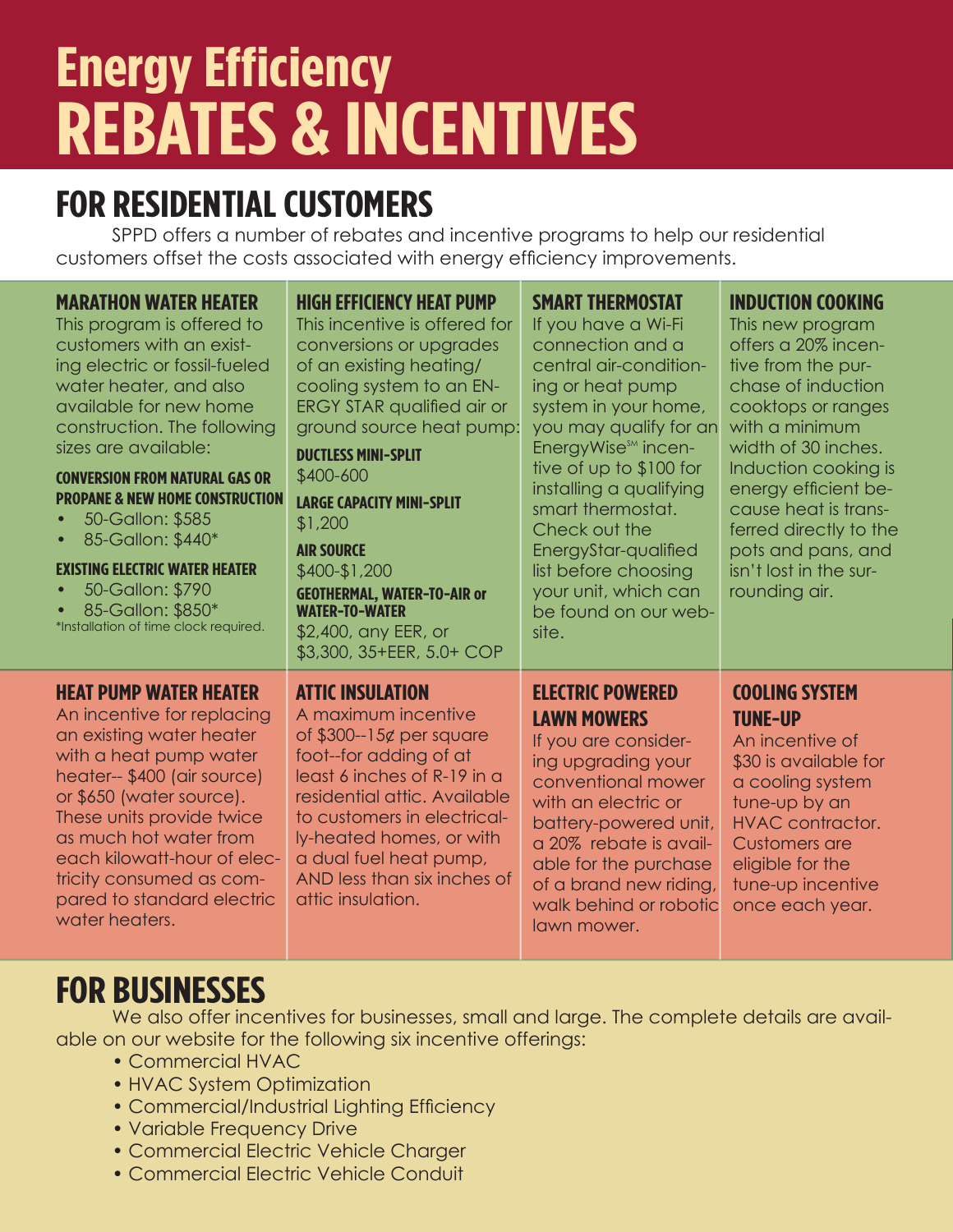## **Irrigators: INCENTIVE PROGRAMS**

### **FOR IRRIGATION CUSTOMERS**

We also offer several incentives to help our irrigation customers obtain greater energy efficiency in the operation of their equipment.

#### **CORNER PIVOT-VARIABLE FREQUENCY DRIVE**

For electrically-powered corner pivot systems, variable speed drives can reduce output by controlling the motor speed rather than having the motor work at a constant, almost full load.

The incentive for variable frequency drives is \$18 per horsepower on the investment.

#### **PRESCRIPTIVE IRRIGATION**

A \$500 incentive is available when producers replace a pivot system's existing outlet components such as sprinkler heads, sprayers, rotators, plates, pads and nozzles, and regulators on qualified systems. System components must be at least five years old.

#### **CUSTOM AGRICULTURAL**

This program offers incentives for agricultural energy efficiency improvements that are not covered by other EnergyWise<sup>SM</sup> programs. Pre-approval is required for this incentive, applicants interested in this incentive should contact Sam Reinke to verify eligibility prior to making an investment.

**Full descriptions of all rebates and incentive programs can be found at southernpd.com/incentive-programs**

### **REMINDER: POWER FACTOR IMPROVEMENTS MUST BE COMPLETE BY JUNE 1ST**

All irrigation services 20 horsepower and greater will be affected by our policy requiring the assessment of a power factor adjustment on services with a power factor less than 93%.

Customers can avoid the power factor adjustment by installing capacitors that improve power factor to 93% or greater.

In order to achieve the advantage of improved power factor, capacitor installations must be complete by June 1, 2022.

We encourage irrigation customers to explore the potential power factor adjustments for irrigation services with the calculator available at **southernpd.com/powerfactor**.

If you have questions about this policy or need assistance with calculating your potential power factor adjustment, please contact our office at 800-579-3019.

**SPPD offers a \$100 REBATE for the installation of a capacitor.**

**Application & guidelines are available on our website: southernpd.com/powerfactor**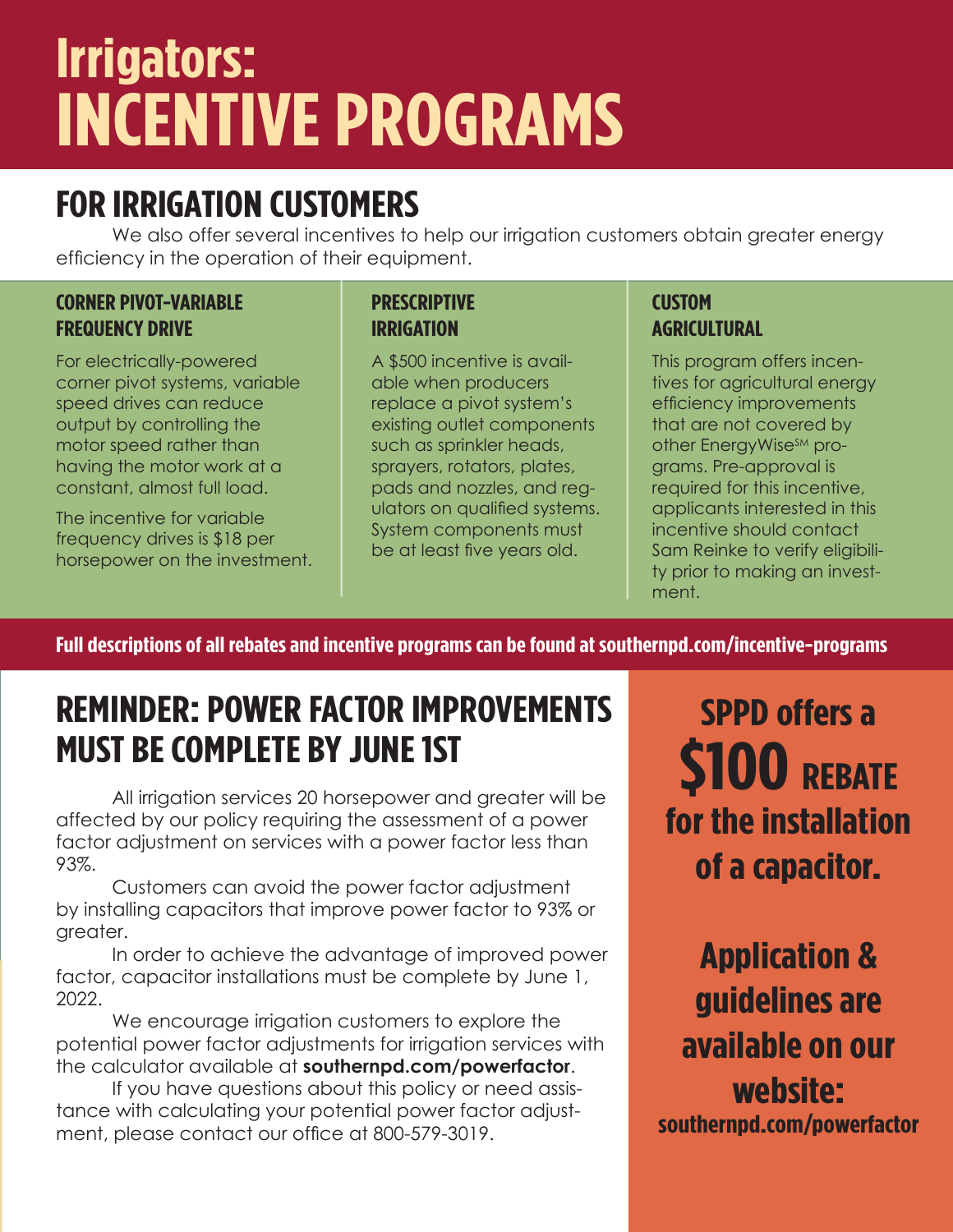## **More News From The OPERATION ROUND UP PROGRAM**



### **PROGRAM SUMMARY**

The Operation ROUND UP Program offers grants up to \$2,500 These grants are made possible by SPPD customers who participate in the program. Every month, participants see their monthly bill ROUNDED UP to the nearest whole dollar. The "change" from each customer is gathered into a fund, which is overseen by a seven-member board of directors. This board reviews applications on a quarterly basis and authorizes the distribution of funds to applicants who have met qualifying guidelines.

To date, funds have been distributed to each of the seven counties in Southern's service region as follows:

| <b>ADAMS</b>    | <b>FRANKLIN</b> | HALL            | <b>HAMILTON</b> | <b>KEARNEY</b> | <b>MERRICK</b> | <b>PHELPS</b> |
|-----------------|-----------------|-----------------|-----------------|----------------|----------------|---------------|
| <b>COUNTY</b>   | <b>COUNTY</b>   | <b>COUNTY</b>   | <b>COUNTY</b>   | <b>COUNTY</b>  | <b>COUNTY</b>  | <b>COUNTY</b> |
| <b>\$78,865</b> | \$77,246        | <b>\$80,700</b> | \$42,665        | \$41,460       | \$34,929       | \$52,250      |

If you'd like to enroll in the Operation ROUND UP Program, please contact our Customer Services Department. If you'd like to learn more about the guidelines and qualifications for applicants, contact LeAnne Doose at SPPD or visit southernpd.com/roundup.

## **EAGLE SCOUT PROJECT ADDS NEW FEATURE AT DISTRICT 1-R SCHOOL**

District 1-R School in rural Hall County is home to a new Gaga Ball pit, thanks to the efforts of local Eagle Scout Jayden Quandt.

Jayden is a student at Grand Island Northwest High School, and attended District 1-R through the eighth grade. He decided that the construction of a Gaga Ball pit was the perfect effort for his Eagle Scout project, because it would serve the students of his former school for years to come! His work included planning, fundraising and construction.

We are proud of the hard work demonstrated by Jayden in completing this project, and were pleased to provide a \$1,200 grant from the Operation ROUND UP Program.



**ABOVE:** Jayden Quandt is pictured with LeAnne Doose of SPPD. We celebrated the completion of this project with an official check presentation!

#### **WHAT IS GAGA BALL?**

To begin, everyone in the pit must be touching the wall. The ball is tossed into the center of the pit. After bouncing twice, the ball is live! Players slap-hit the ball, aiming for another player's knee, or below. If a player hits another person above the knee, that player is "out". Players hit at or below the knee are also out. If the ball goes out of the pit, the last person that touched the ball is "out". The game ends when the winner of the final remaining players is determined, or a tie is declared with a countdown.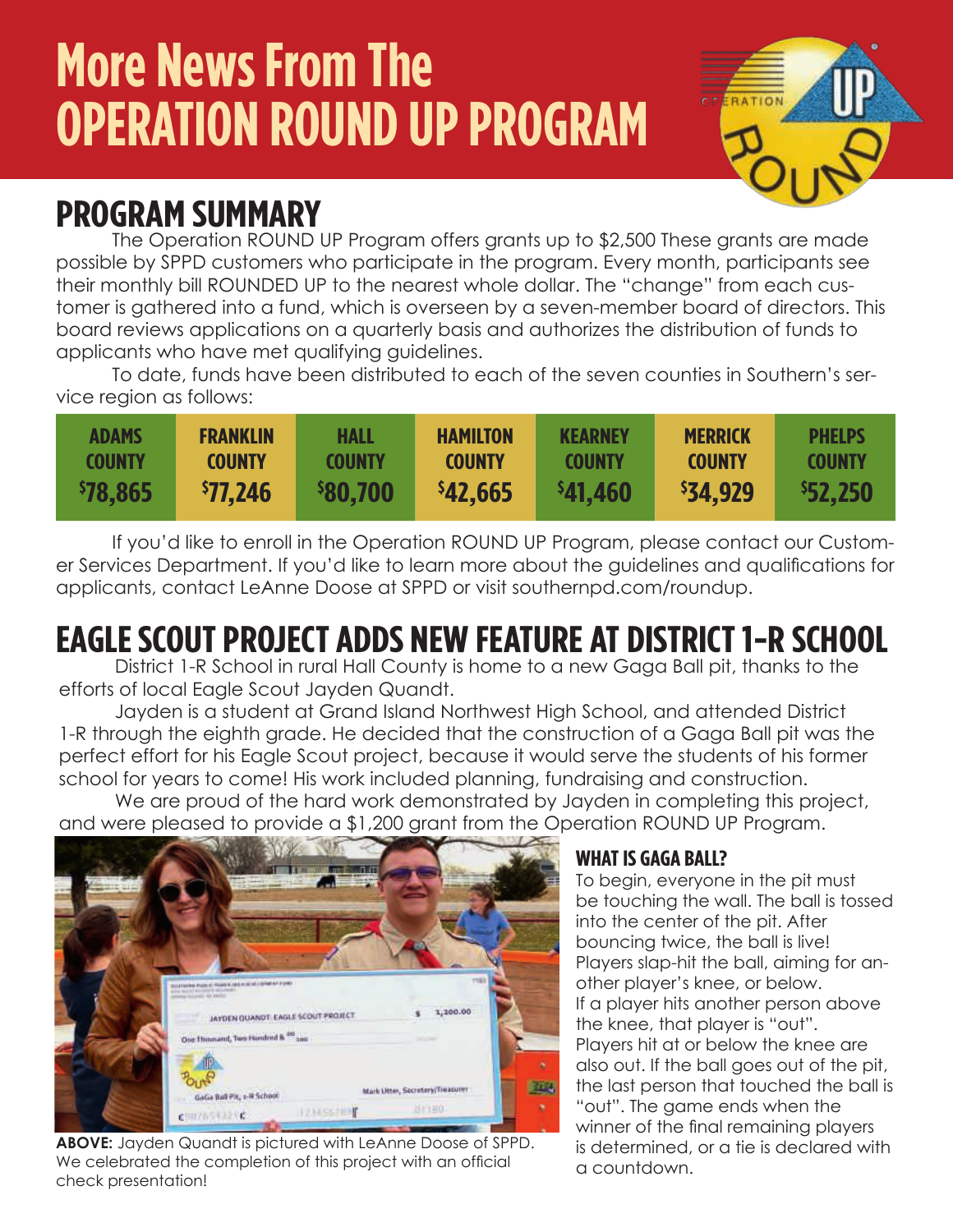## **Winter PREPAREDNESS**

### **DISASTER PREPARATION**

Although we typically think about blizzards during the winter, the tornadoes that occurred throughout the Midwest in December were a devastating reminder that severe weather can catch us off guard at any time.

To assure you are alerted of approaching severe weather, we encourage you to adjust the settings in your smart phone to allow for Wireless Emergency Alerts (WEAs). The process to enable WEAs varies between phone models, but they may appear as "Government Alerts" or "Emergency Alert Messages".

Continue with your disaster planning by assembling or double checking your home's disaster kit. Make sure your emergency items include a battery powered radio, alternative phone charging devices, flashlights, batteries and drinking water. Stock up on blankets to carry your household through the coldest weather conditions.

If you use a portable generator, take the time to review the safety precautions in the operating manual, and make sure

it is fueled and ready to use. If you plan to purchase a new generator, contact an electrician to install a double throw switch. Do your research to assure you are purchasing a unit that meets your individual needs.

### **UPDATE YOUR CONTACT INFORMATION**

One item that is often overlooked in storm preparation is assuring that your contact information is up to date. When large scale outages occur, our call center may enter into an "automated" mode, in which your outage is reported by recognition of your phone number. It is important that you understand which phone number is your primary number when reporting your outage. When the automated system does not recognize the phone number you are calling from, it will ask for the primary phone number to be entered manually. If you have a member of your household making the call to report the outage, they will need to know which phone number is assigned as your primary number. We recommend sharing your primary phone number with everyone in your household, or anyone who may report your outage on your behalf.

Additionally, if you have recently updated your phone number or removed one from service, please contact our Customer Services Department so you can be efficiently found in our system.

### **USE SMART HUB TO MONITOR YOUR COLD WEATHER USAGE**

Don't forget that SmartHub offers a window into your real-time energy usage. We recommend keeping an eye on the portal when temperatures drop to dangerous levels. Monitoring your usage and comparing it to the current activity level in your home can help you pin-point specific habits that may be contributing to your bill.

### **WIRELESS EMERGENCY ALERT ACTIVATION FOR IPHONE USERS:**



**To activate WEAs, open your Settings, select "Notifications", and scroll to the bottom to the "Government Alerts" section. The toggle buttons should look like the above photo.**